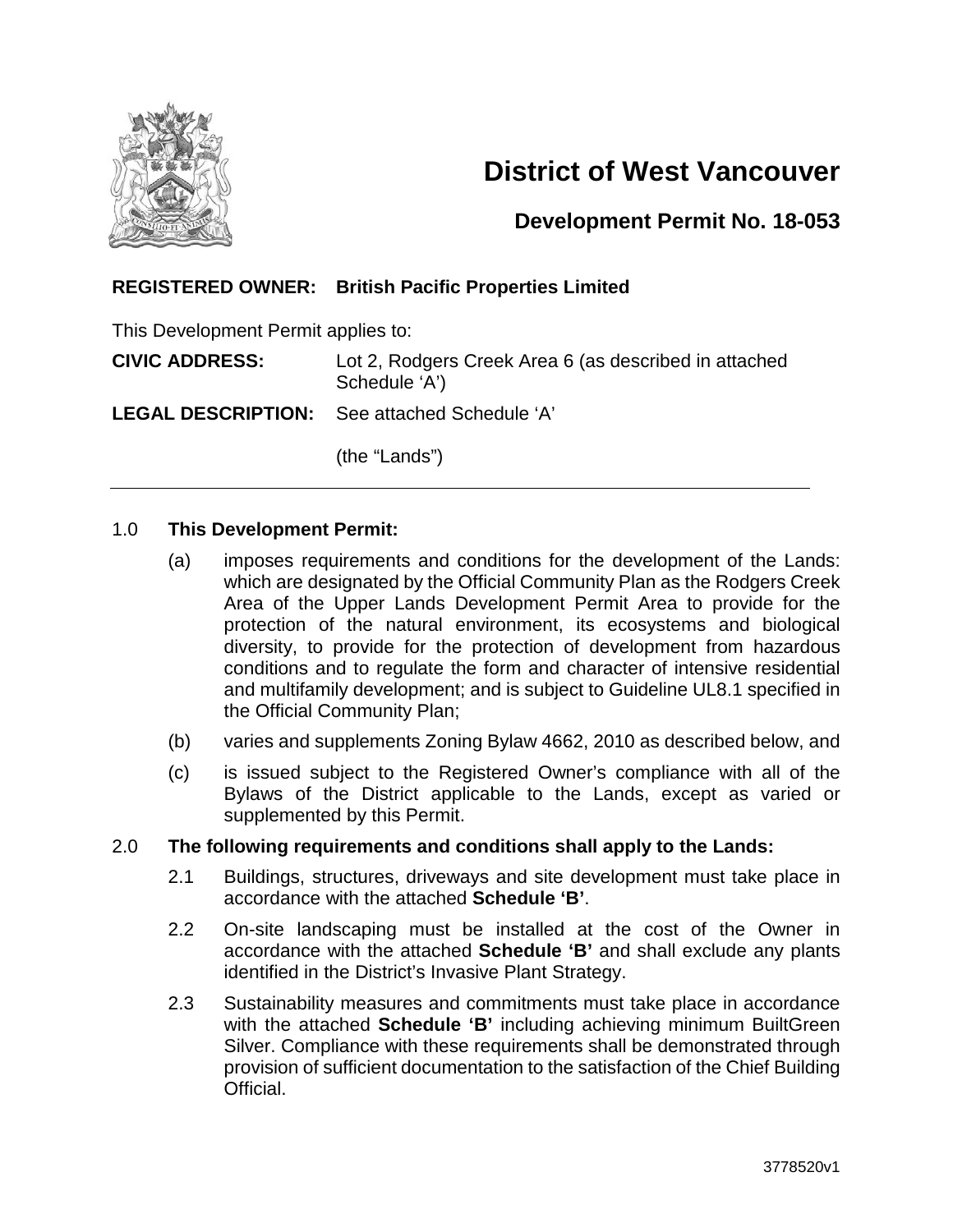- 2.4 Notwithstanding Conditions 2.1, 2.2 and 2.3 above, the Director of Planning and Development Services may determine that minor changes to the proposal still comply with the Development Permit plans where proposed changes do not materially affect the intent of the plans attached to this Development Permit or result in a variance to the Zoning Bylaw.
- 2.5 Zoning Bylaw 4662, 2010, Section 603.08 (Yards) is varied to allow a minimum front yard for buildings of 5 metres.
- 2.6 Zoning Bylaw 4662, 2010, Section 603.09 (Off-street Parking) is varied to allow 20 parking spaces on the Lands.
- 2.7 Electrical conduit shall be installed to allow for electric vehicle charging at all parking spaces within the building.
- 2.8 All balconies, decks, and patios on the Lands shall at all times remain fully open, uncovered, and unenclosed, except for eaves and as shown in Schedule 'B'.
- 2.9 Sprinklers must be installed in all areas of the building as required under the Fire Protection and Emergency Response Bylaw No. 4366, 2004.

#### 3.0 **Prior to issuance of Building Permit for any building or structure on the Lands:**

- 3.1 A section 219 Covenant shall be placed on the Lands to require that all balconies, decks, and patios remain fully open, uncovered, and unenclosed, except for eaves and as shown in **Schedule 'B'**.
- 3.2 Engineering civil drawings detailing the storm water management measures that contribute to the proper functioning condition of adjacent watercourses must be submitted to and approved by the District's Manager of Land Development.
- 3.3 The Lands shall be subdivided to create Proposed Lot 2 as shown in **Schedule 'A'**.
- 3.4 Security for the due and proper completion of the on-site landscaping set forth in Section 2.0 of this Development Permit must be provided (the "Landscaping Deposit") in the amount of \$270,000 to the District in the form of cash or an unconditional, irrevocable auto-renewing letter of credit issued by a Canadian chartered bank or credit union and:
	- (a) a minimum 20% of the initial value of the Landscaping Deposit shall be retained by the District for one year after installation of the landscaping, as a warranty deposit to ensure successful installation of the landscaping; and
	- (b) the initial value of the Landscaping Deposit may only be reduced to the warranty level and the warranty shall only be released when the registered member of the BCSLA for the project provides a field report to the District confirming successful installation of the on-site landscaping in accordance with **Schedule 'B'** to this Development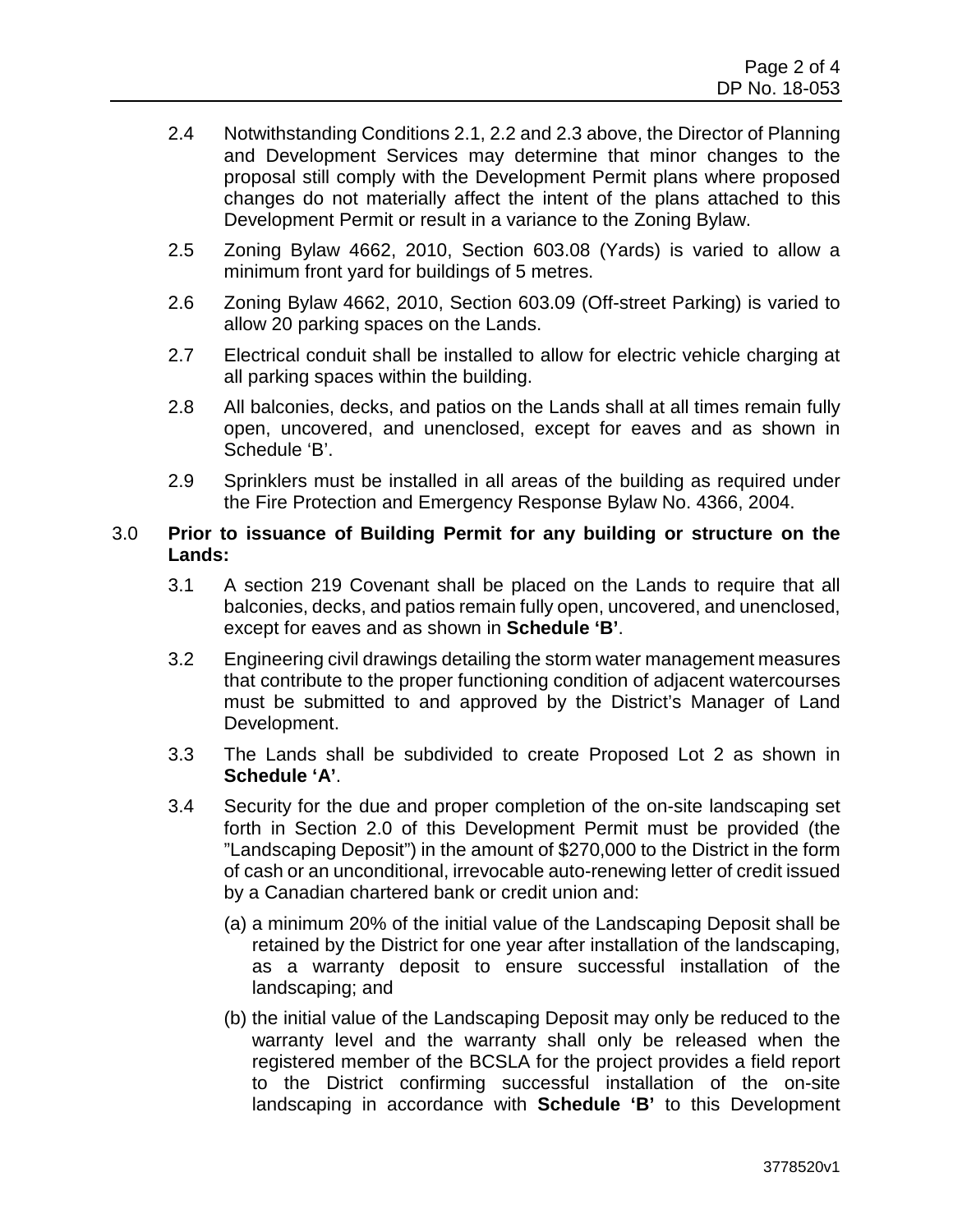Permit.

4.0 This Development Permit lapses if the work authorized herein is not commenced within 24 months of the date this permit is issued.

In the event the Owner is delayed or interrupted or prevented from commencing or continuing the development by reason of any Act of God, labour unrest (including strike and lockouts), weather conditions or any similar cause reasonably beyond the control of the Owner, the time for the completion of the work shall be extended for a period equal to the duration of the contingency that occasioned the delay, interruption or prevention, provided that the commercial or financial circumstances of the Owner shall not be viewed as a cause beyond the control of the Owner.

#### **THE COUNCIL OF WEST VANCOUVER APPROVED THIS PERMIT BY RESOLUTION PASSED ON SEPTEMBER 10, 2018.**

MAYOR

MUNICIPAL CLERK

\_\_\_\_\_\_\_\_\_\_\_\_\_\_\_\_\_\_\_\_\_\_\_\_\_\_\_\_\_\_\_\_\_

\_\_\_\_\_\_\_\_\_\_\_\_\_\_\_\_\_\_\_\_\_\_\_\_\_\_\_\_\_\_\_\_\_

THE REQUIREMENTS AND CONDITIONS UPON WHICH THIS PERMIT IS ISSUED ARE ACKNOWLEDGED AND AGREED TO. IT IS UNDERSTOOD THAT OTHER PERMITS / APPROVALS MAY BE REQUIRED INCLUDING PERMITS / APPROVALS FOR BUILDING CONSTRUCTION, SOIL AND ROCK REMOVAL OR DEPOSIT, BOULEVARD WORKS, AND SUBDIVISION.

|           | Owner: Signature | Owner: Print Name above | Date                                                                |
|-----------|------------------|-------------------------|---------------------------------------------------------------------|
|           |                  |                         |                                                                     |
|           | Owner: Signature | Owner: Print Name above | Date                                                                |
| 10, 2018. |                  |                         | FOR THE PURPOSES OF SECTION 4.0, THIS PERMIT IS ISSUED ON SEPTEMBER |

Schedules:

A – Legal Description of Subject Lands

B - Architectural and Landscape Drawing booklet